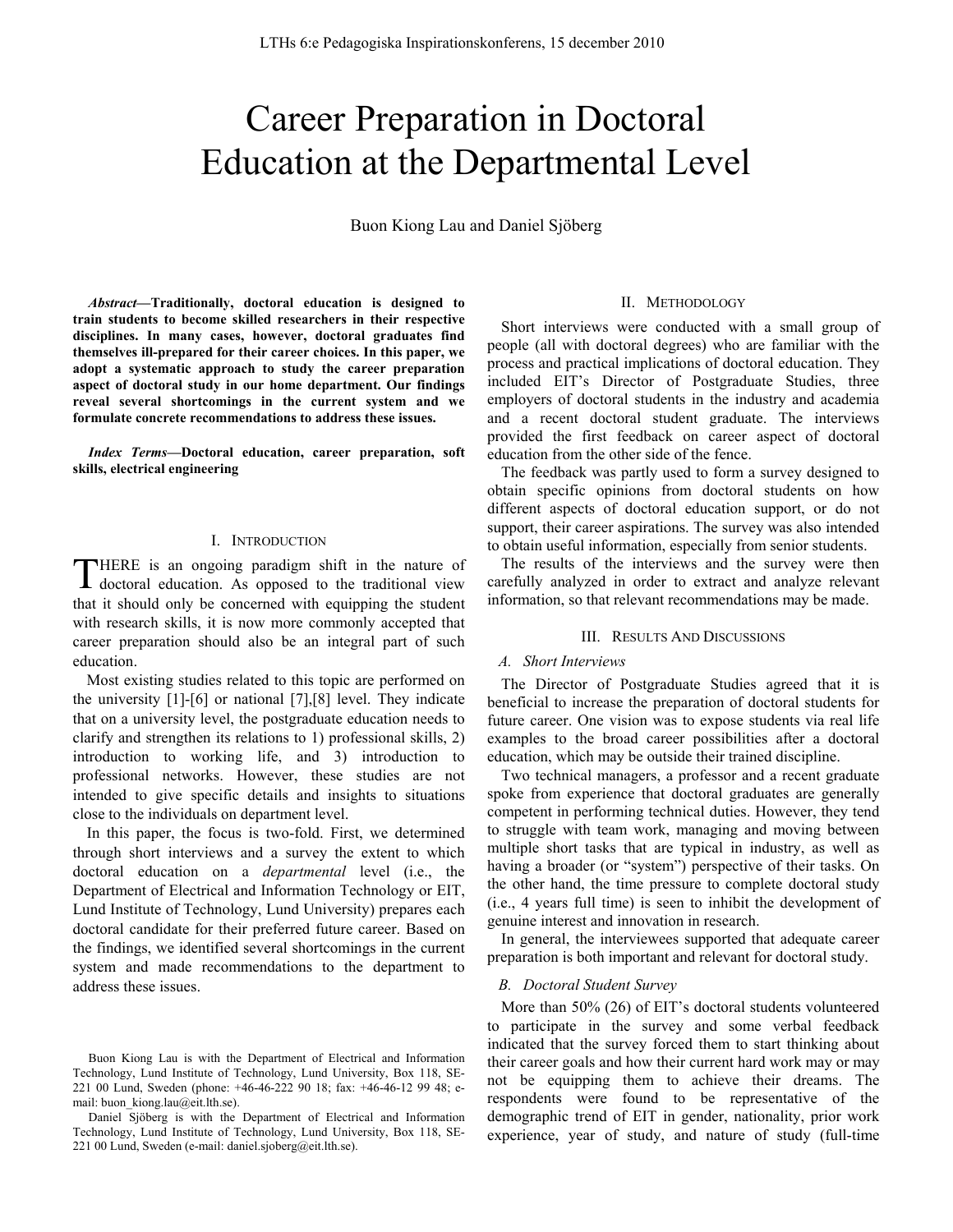

Fig. 1. Distribution of top career preference for the 26 respondents.



Fig. 2. Perceived main challenges for achieving top career choices.

"doktorandtjänst" vs. industry doctoral students). In particular, the average PhD student at the EIT can be characterized as male, Swedish or Middle-Eastern/Asian origin, no or little prior work experience, with 0-5 years of study and full-time employed. Several key results are summarized here.

In Fig. 1, the top career preferences of the respondents are shown. Not surprisingly, most would opt for technical related jobs. However, pure technical work and academic career were only preferred by 30% (8) of the students, while others chose careers that involve significant non-technical skills, notably management and entrepreneurship. In this context, it is not surprising that the overwhelming majority perceived nontechnical skills as the most important challenge in their future career pursuit (see Fig. 2).

Another notable survey result is that none of the six first year students has yet had a change of mind in top career choice, whereas more senior students have a 50% likelihood of picking another top career. Among those who changed their mind, 90% chose careers that require non-technical skills, which further supports the importance of non-technical training in doctoral education.

Although many respondents recognized some available tools and resources for non-technical training, such as courses, industry attachment and mentorship program, most do not see the urgency and importance of taking full advantage of them.

## IV. RECOMMENDATIONS

Based on our findings, we recommend the following measures to improve career preparation of doctoral education.

## *A. Improve packaging of available resources*

Despite significant amount of internal LU/LTH nontechnical resources, it took dedicated searches and shared experience from colleagues and senior doctoral students to find them. Therefore, it would be highly beneficial to better package them so that they are both easily accessible and categorized (e.g., under different career tracks). In addition, there is an urgent need for more resources to be available in English, since over half of EIT's doctoral students are from non-Swedish origins.

### *B. Promote holistic approach to doctoral education*

The tyranny of deadlines in externally funded research projects that finance most doctoral student positions can result in non-technical training being perceived as a time-waster and a threat to the success of the projects. The staff should be encouraged to balance project requirements with providing holistic doctoral education, so that the education may be relevant to career interest/plan. As a student pointed out "A lot of opportunities are available at the university but it is not common to consider these in EIT's PhD study, so a change of practice is needed."

## *C. Formulate comprehensive career program*

LTH should consider a more comprehensive program for doctoral students, in addition to the PLUME initiative that was started this year (see http://www.tlth.lth.se/~dokt/plume). Such a program should ensure that students increase their awareness that their study should be relevant to their top career choice, and offer them available resources (including mentorship). It can also include seminars and workshops to prepare them for what is ahead (job interview skills, etc.), not unlike those available for undergraduate students in their final year. In fact, such a career program (called "Lund University Postdoctoral Program (LuPOD)", http://www.lu.se/lupod) has already been initiated for postdoctoral researchers and junior faculty.

## V. CONCLUSION

In summary, the main purpose of the paper is to capture the primary issues relevant to career preparation in doctoral study, and to make several recommendations to address these issues. Although this study, which was initially performed as part of a pedagogical course, is based on one department/discipline within LTH, the findings and recommendations are believed by EIT's leadership to be applicable to other departments. As a result, these have since been forwarded to the leadership of LTH for further attention.

Due to the complexity of the topic, more in-depth analysis may be conducted in order to gain further insights. For example, data from the survey can be processed using more advanced statistical analysis methods to extract more obscured information and to increase the level of confidence in the obtained results.